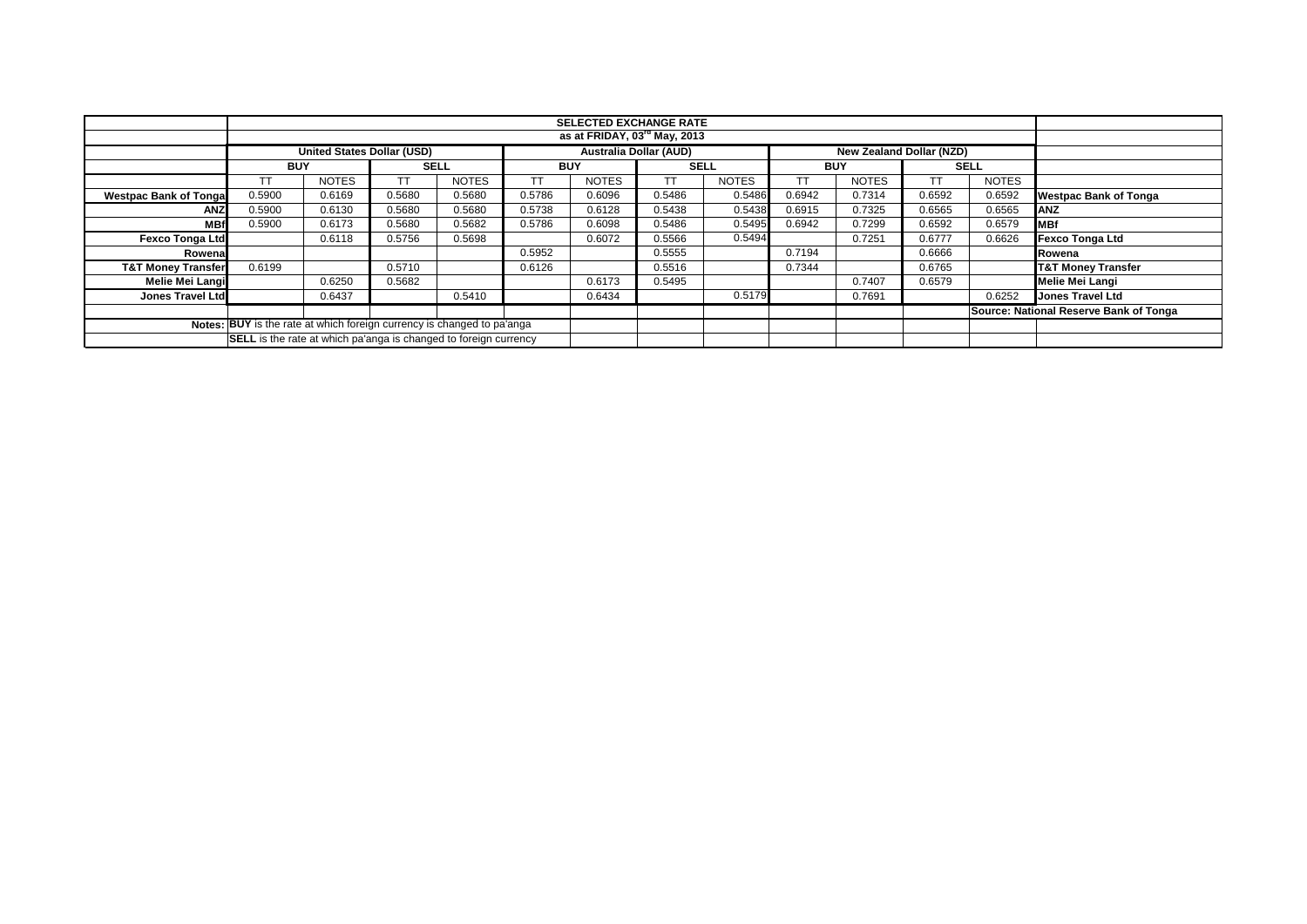|                                                                        |                                                                  |                                   |             |              |            | <b>SELECTED EXCHANGE RATE</b> |                               |              |            |                                 |             |              |                                        |
|------------------------------------------------------------------------|------------------------------------------------------------------|-----------------------------------|-------------|--------------|------------|-------------------------------|-------------------------------|--------------|------------|---------------------------------|-------------|--------------|----------------------------------------|
|                                                                        | as at FRIDAY, $10^{\text{th}}$ May, 2013                         |                                   |             |              |            |                               |                               |              |            |                                 |             |              |                                        |
|                                                                        |                                                                  | <b>United States Dollar (USD)</b> |             |              |            |                               | <b>Australia Dollar (AUD)</b> |              |            | <b>New Zealand Dollar (NZD)</b> |             |              |                                        |
|                                                                        | <b>BUY</b>                                                       |                                   | <b>SELL</b> |              | <b>BUY</b> |                               | <b>SELL</b>                   |              | <b>BUY</b> |                                 | <b>SELL</b> |              |                                        |
|                                                                        |                                                                  | <b>NOTES</b>                      |             | <b>NOTES</b> |            | <b>NOTES</b>                  | <b>TT</b>                     | <b>NOTES</b> | ТT         | <b>NOTES</b>                    | <b>TT</b>   | <b>NOTES</b> |                                        |
| <b>Westpac Bank of Tonga</b>                                           | 0.5881                                                           | 0.6150                            | 0.5661      | 0.5661       | 0.5866     | 0.6176                        | 0.5566                        | 0.5566       | 0.7017     | 0.7389                          | 0.6667      | 0.6667       | <b>Westpac Bank of Tonga</b>           |
| ANZ                                                                    | 0.5881                                                           | 0.6111                            | 0.5661      | 0.5661       | 0.5813     | 0.6203                        | 0.5513                        | 0.5513       | 0.6982     | 0.7392                          | 0.6632      | 0.6632       | <b>ANZ</b>                             |
| <b>MBf</b>                                                             | 0.5881                                                           | 0.6135                            | 0.5661      | 0.5650       | 0.5866     | 0.6173                        | 0.5566                        | 0.5556       | 0.7017     | 0.7407                          | 0.6667      | 0.6667       | <b>MBf</b>                             |
| <b>Fexco Tonga Ltd</b>                                                 |                                                                  | 0.6098                            | 0.5727      | 0.5680       |            | 0.6151                        | 0.5614                        | 0.5565       |            | 0.7321                          | 0.6807      | 0.6689       | <b>Fexco Tonga Ltd</b>                 |
| <b>Melie Mei Langi</b>                                                 |                                                                  | 0.6211                            | 0.5650      |              |            | 0.6250                        | 0.5556                        |              |            | 0.7519                          | 0.6667      |              | <b>Melie Mei Langi</b>                 |
| <b>Jones Travel Ltd</b>                                                |                                                                  | 0.6417                            |             | 0.5391       |            | 0.6513                        |                               | 0.5250       |            | 0.7762                          |             | 0.6316       | <b>Jones Travel Ltd</b>                |
| MoneyGram                                                              | 0.6083                                                           |                                   | 0.5720      |              | 0.5936     |                               | 0.5620                        |              | 0.7307     |                                 | 0.6803      |              | MoneyGram                              |
|                                                                        |                                                                  |                                   |             |              |            |                               |                               |              |            |                                 |             |              | Source: National Reserve Bank of Tonga |
| Notes: BUY is the rate at which foreign currency is changed to pa'anga |                                                                  |                                   |             |              |            |                               |                               |              |            |                                 |             |              |                                        |
|                                                                        | SELL is the rate at which pa'anga is changed to foreign currency |                                   |             |              |            |                               |                               |              |            |                                 |             |              |                                        |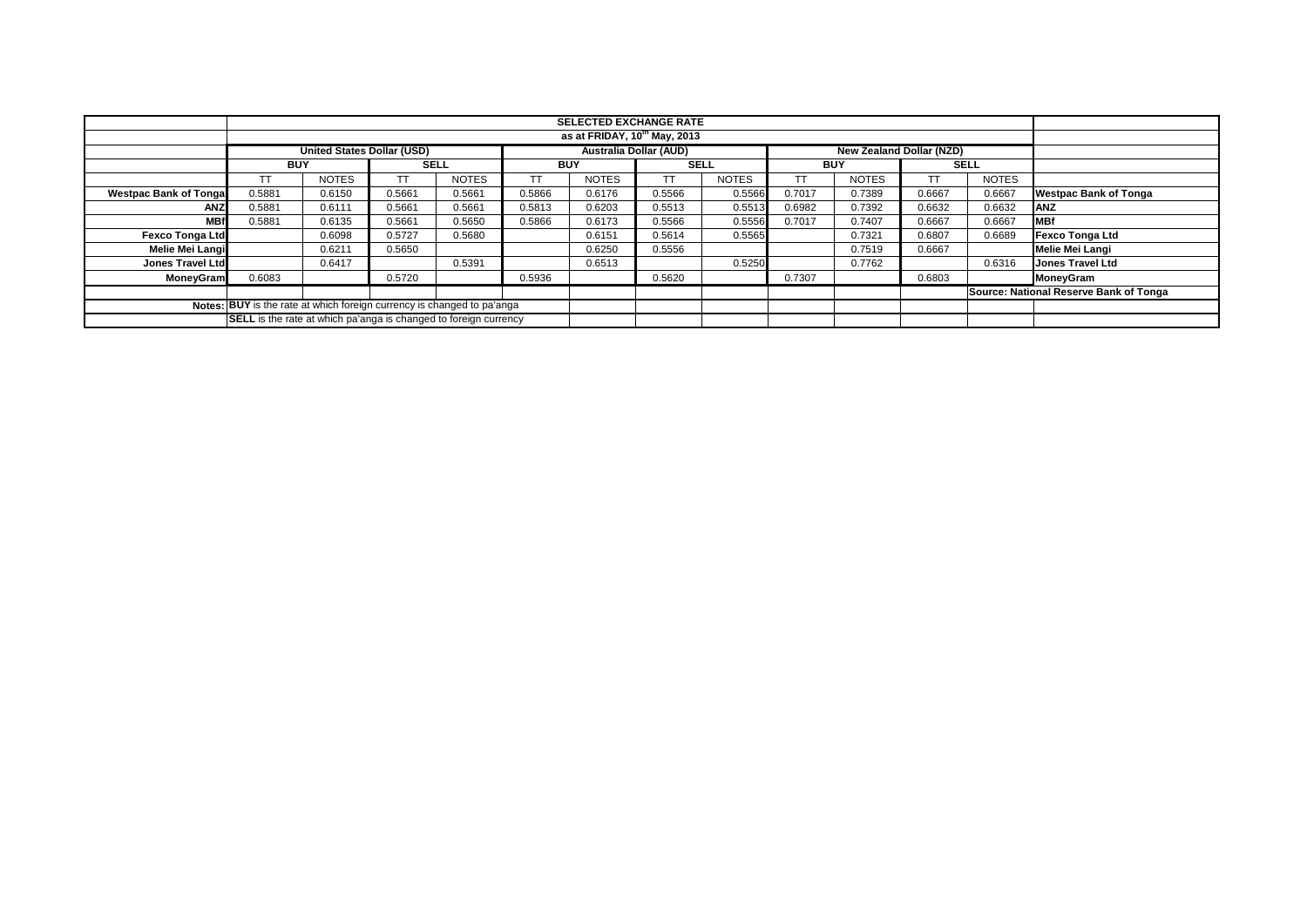|                                                                        |                                                                         |                                   |             |              |            | <b>SELECTED EXCHANGE RATE</b> |             |              |            |                                 |        |              |                                        |
|------------------------------------------------------------------------|-------------------------------------------------------------------------|-----------------------------------|-------------|--------------|------------|-------------------------------|-------------|--------------|------------|---------------------------------|--------|--------------|----------------------------------------|
|                                                                        |                                                                         | as at FRIDAY, $17th$ May, 2013    |             |              |            |                               |             |              |            |                                 |        |              |                                        |
|                                                                        |                                                                         | <b>United States Dollar (USD)</b> |             |              |            | <b>Australia Dollar (AUD)</b> |             |              |            | <b>New Zealand Dollar (NZD)</b> |        |              |                                        |
|                                                                        | <b>BUY</b>                                                              |                                   | <b>SELL</b> |              | <b>BUY</b> |                               | <b>SELL</b> |              | <b>BUY</b> |                                 |        | <b>SELL</b>  |                                        |
|                                                                        |                                                                         | <b>NOTES</b>                      |             | <b>NOTES</b> |            | <b>NOTES</b>                  | <b>TT</b>   | <b>NOTES</b> |            | <b>NOTES</b>                    | TT     | <b>NOTES</b> |                                        |
| <b>Westpac Bank of Tonga</b>                                           | 0.5775                                                                  | 0.6044                            | 0.5555      | 0.5555       | 0.5910     | 0.6220                        | 0.5610      | 0.561        | 0.7072     | 0.7444                          | 0.6722 | 0.6722       | <b>Westpac Bank of Tonga</b>           |
| ANZ                                                                    | 0.5775                                                                  | 0.6005                            | 0.5555      | 0.5555       | 0.5861     | 0.6251                        | 0.5561      | 0.5561       | 0.7043     | 0.7453                          | 0.6693 | 0.6693       | <b>ANZ</b>                             |
| <b>MBf</b>                                                             | 0.5775                                                                  | 0.6061                            | 0.5555      | 0.5556       | 0.5910     | 0.6211                        | 0.5610      | 0.5618       | 0.7072     | 0.7463                          | 0.6722 | 0.6711       | <b>MBf</b>                             |
| <b>Fexco Tonga Ltd</b>                                                 |                                                                         | 0.5988                            | 0.5628      | 0.5578       |            | 0.6201                        | 0.5678      | 0.5611       |            | 0.7384                          | 0.6890 | 0.6748       | <b>Fexco Tonga Ltd</b>                 |
| Rowena                                                                 |                                                                         |                                   |             |              | 0.6097     |                               | 0.5681      |              | 0.7194     |                                 | 0.6802 |              | Rowena                                 |
| <b>T&amp;T Money Transfer</b>                                          | 0.6111                                                                  |                                   | 0.5622      |              | 0.6175     |                               | 0.5538      |              | 0.7411     |                                 | 0.6689 |              | <b>T&amp;T Money Transfer</b>          |
| Melie Mei Langi                                                        |                                                                         | 0.6135                            | 0.5556      |              |            | 0.6289                        | 0.5618      |              |            | 0.7576                          | 0.6711 |              | Melie Mei Langi                        |
| <b>Jones Travel Ltd</b>                                                |                                                                         | 0.6305                            |             | 0.5290       |            | 0.6564                        |             | 0.5296       |            | 0.7826                          |        | 0.6374       | <b>Jones Travel Ltd</b>                |
|                                                                        |                                                                         |                                   |             |              |            |                               |             |              |            |                                 |        |              | Source: National Reserve Bank of Tonga |
| Notes: BUY is the rate at which foreign currency is changed to pa'anga |                                                                         |                                   |             |              |            |                               |             |              |            |                                 |        |              |                                        |
|                                                                        | <b>SELL</b> is the rate at which pa'anga is changed to foreign currency |                                   |             |              |            |                               |             |              |            |                                 |        |              |                                        |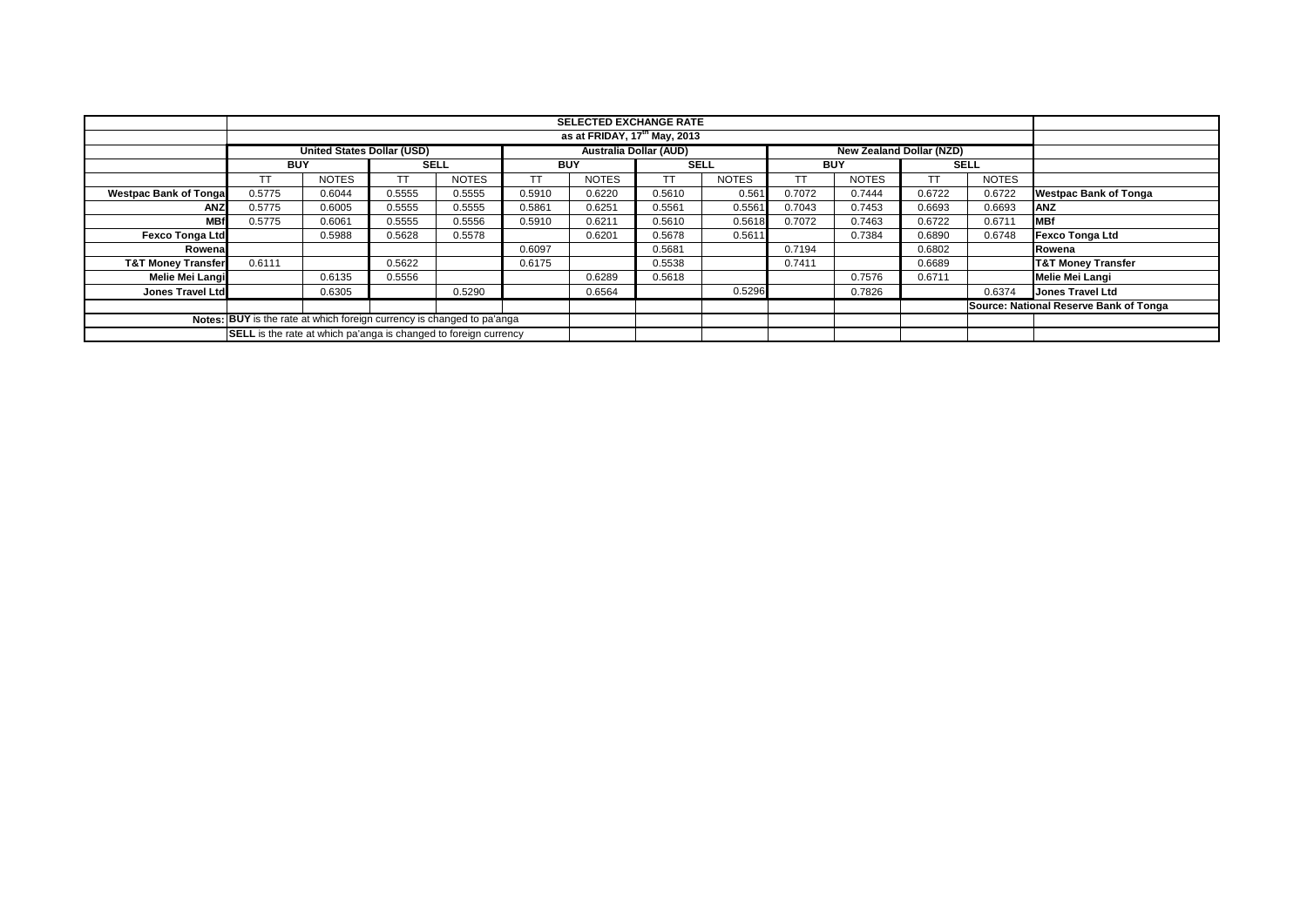|                                                                        | <b>SELECTED EXCHANGE RATE</b>                                    |                                   |             |              |            |              |                               |              |            |                                 |             |              |                                        |
|------------------------------------------------------------------------|------------------------------------------------------------------|-----------------------------------|-------------|--------------|------------|--------------|-------------------------------|--------------|------------|---------------------------------|-------------|--------------|----------------------------------------|
|                                                                        |                                                                  |                                   |             |              |            |              |                               |              |            |                                 |             |              |                                        |
|                                                                        | as at FRIDAY, 24 <sup>th</sup> May, 2013                         |                                   |             |              |            |              |                               |              |            |                                 |             |              |                                        |
|                                                                        |                                                                  | <b>United States Dollar (USD)</b> |             |              |            |              | <b>Australia Dollar (AUD)</b> |              |            | <b>New Zealand Dollar (NZD)</b> |             |              |                                        |
|                                                                        | <b>BUY</b>                                                       |                                   | <b>SELL</b> |              | <b>BUY</b> |              | <b>SELL</b>                   |              | <b>BUY</b> |                                 | <b>SELL</b> |              |                                        |
|                                                                        |                                                                  | <b>NOTES</b>                      |             | <b>NOTES</b> |            | <b>NOTES</b> | <b>TT</b>                     | <b>NOTES</b> |            | <b>NOTES</b>                    | ТT          | <b>NOTES</b> |                                        |
| <b>Westpac Bank of Tongal</b>                                          | 0.5737                                                           | 0.6006                            | 0.5517      | 0.5517       | 0.5912     | 0.6222       | 0.5612                        | 0.5612       | 0.7034     | 0.7406                          | 0.6684      | 0.6684       | <b>Westpac Bank of Tonga</b>           |
| ANZ                                                                    | 0.5737                                                           | 0.5967                            | 0.5517      | 0.5517       | 0.5859     | 0.6249       | 0.5559                        | 0.5559       | 0.6999     | 0.7409                          | 0.6649      | 0.6649       | <b>ANZ</b>                             |
| <b>MBf</b>                                                             | 0.5737                                                           | 0.5988                            | 0.5517      | 0.5525       | 0.5912     | 0.6211       | 0.5612                        | 0.5618       | 0.7034     | 0.7407                          | 0.6684      | 0.6667       | <b>MBf</b>                             |
| <b>Fexco Tonga Ltd</b>                                                 |                                                                  | 0.5949                            | 0.5567      | 0.5541       |            | 0.6199       | 0.5662                        | 0.5609       |            | 0.7338                          | 0.6847      | 0.6706       | <b>Fexco Tonga Ltd</b>                 |
| Rowena                                                                 |                                                                  |                                   |             |              | 0.6172     |              | 0.5681                        |              | 0.7299     |                                 | 0.6756      |              | Rowena                                 |
| <b>T&amp;T Money Transfer</b>                                          | 0.6028                                                           |                                   | 0.5539      |              | 0.6232     |              | 0.5622                        |              | 0.7463     |                                 | 0.6741      |              | <b>T&amp;T Money Transfer</b>          |
| Melie Mei Langi                                                        |                                                                  | 0.6061                            | 0.5525      |              |            | 0.6289       | 0.5618                        |              |            | 0.7519                          | 0.6667      |              | <b>Melie Mei Langi</b>                 |
| <b>Jones Travel Ltd</b>                                                |                                                                  | 0.6265                            |             | 0.5254       |            | 0.6561       |                               | 0.5294       |            | 0.7779                          |             | 0.6332       | <b>Jones Travel Ltd</b>                |
| MoneyGram                                                              | 0.6083                                                           |                                   | 0.5720      |              | 0.6275     |              | 0.5940                        |              | 0.7645     |                                 | 0.7118      |              | MoneyGram                              |
|                                                                        |                                                                  |                                   |             |              |            |              |                               |              |            |                                 |             |              | Source: National Reserve Bank of Tonga |
| Notes: BUY is the rate at which foreign currency is changed to pa'anga |                                                                  |                                   |             |              |            |              |                               |              |            |                                 |             |              |                                        |
|                                                                        | SELL is the rate at which pa'anga is changed to foreign currency |                                   |             |              |            |              |                               |              |            |                                 |             |              |                                        |